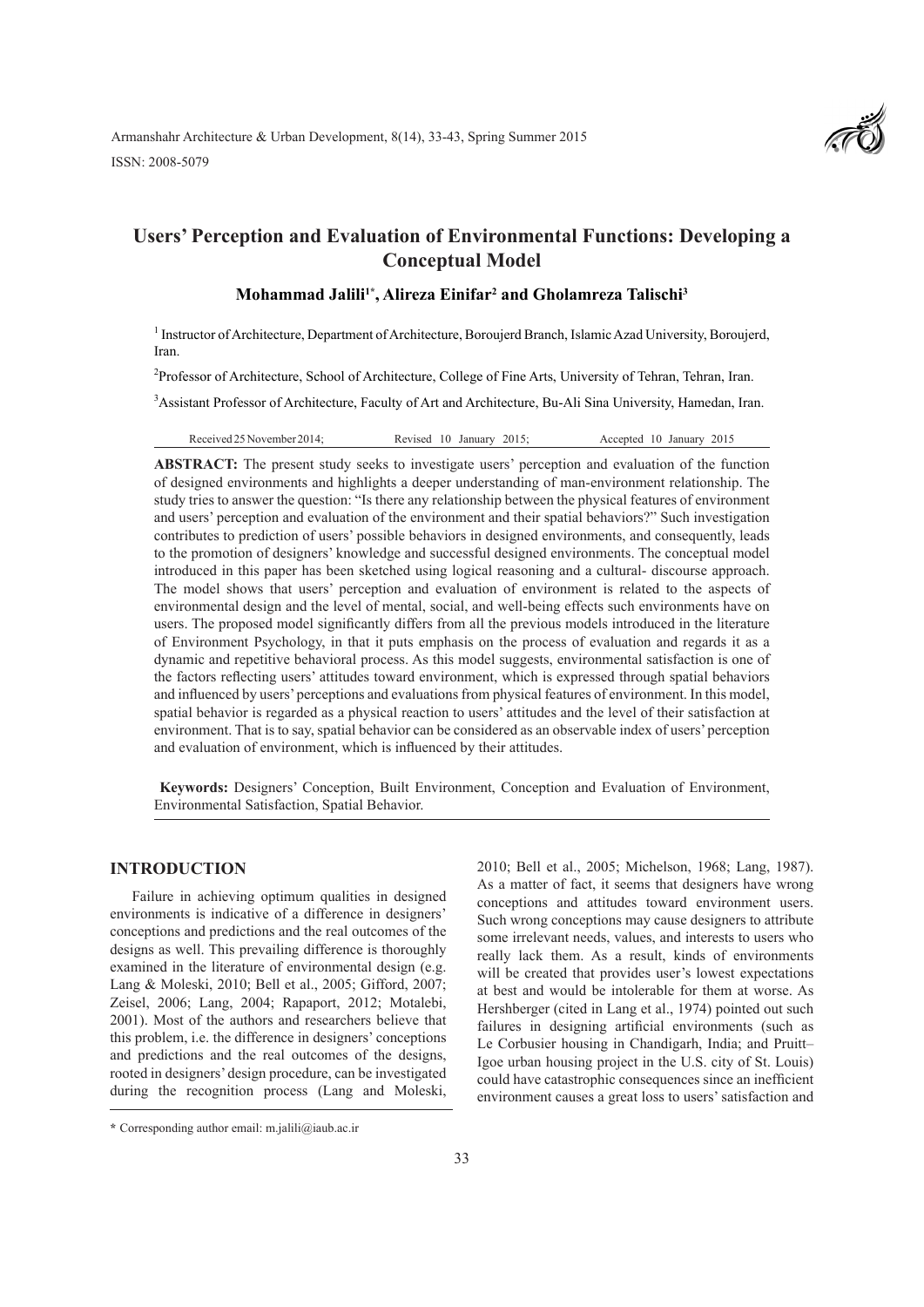



evokes feelings of lack of security, isolation, and stress.

**Fig. 1. Pruitt–Igoe Urban Housing Project in the U.S. City Of St. Louis (URL1- Wikipedia, 2013)**

Regarding the approaches and issues raised in the literature review, it can be concluded that the best way to resolve the differences in the outcomes of the designs and get a good idea of how users utilize the capacities of designed environments is to understand man-environment relationship and the interaction between them. Moreover, literature of designed environments proved that designers' improper understanding of this relationship leads to wrong conceptions about the effects of built environments on users' behavior (Lang, 1987). Previous studies also showed that such relationship is influenced by users' individual characteristics and psychological processes, including their perception, recognition, and attitudes (Bonnes and Secchiaroli, 1995; Cassidy, 1997). Lack of proper understanding of users' conception and evaluation of physical features in environments creates wrong conceptions on part of designers and consequently, an undesirable environment. In other words, it would negatively influence the capacities of designed environments. Such environments are supposed to be qualified enough to meet users' needs and support their values. A great bulk of studies tried to warn designers against conscious or unconscious deviation from users' needs and values (Beck & Teasdale, 1978; Canter, 1977). However, Lang (1987) asserted that few studies have been done on the way users conceptualize and evaluate environments.

The present study highlights the way users conceptualize and evaluate environments as well as the deep understanding of man and environment interaction. Indeed, in line with what has been discussed so far as the main content and purpose of this study, the following research question is raised up: Is there any relationship

between the physical features of environment and users' perception and evaluation of the environment and their spatial behavior? Such investigation contributes to predicting users' possible behaviors in designed environments, and consequently, leads to the promotion of designers' knowledge and successful designed environments.

This is a theoretical study based on logical reasoning and a cultural- discourse approach to develop a conceptual model. The results of the study may be of help to understanding the relationship between the components effective on user-designed environment interaction. Therefore, the literature of the environmentbehavior study has been comprehensively investigated to appreciate the nature of designed environments. In this line, the present research seeks to develop a conceptual model in order to scrutinize the way users' conceptualize and evaluate built environments and the impact of such conception and evaluation on their special behavior.

#### **LITERATURE REVIEW**

The environment-behavior studies investigate the interaction between human and environment and basically focus on individual's psychological processes of environmental understanding. Some processes such as perception, understanding, attitude, and individual characteristics are known as the basis of behavior, which will be elaborated in the next sections.

### *The Nature of Environmental Perception*

Rapoport (1976, 1982) believed that individual and environment form a system in which there is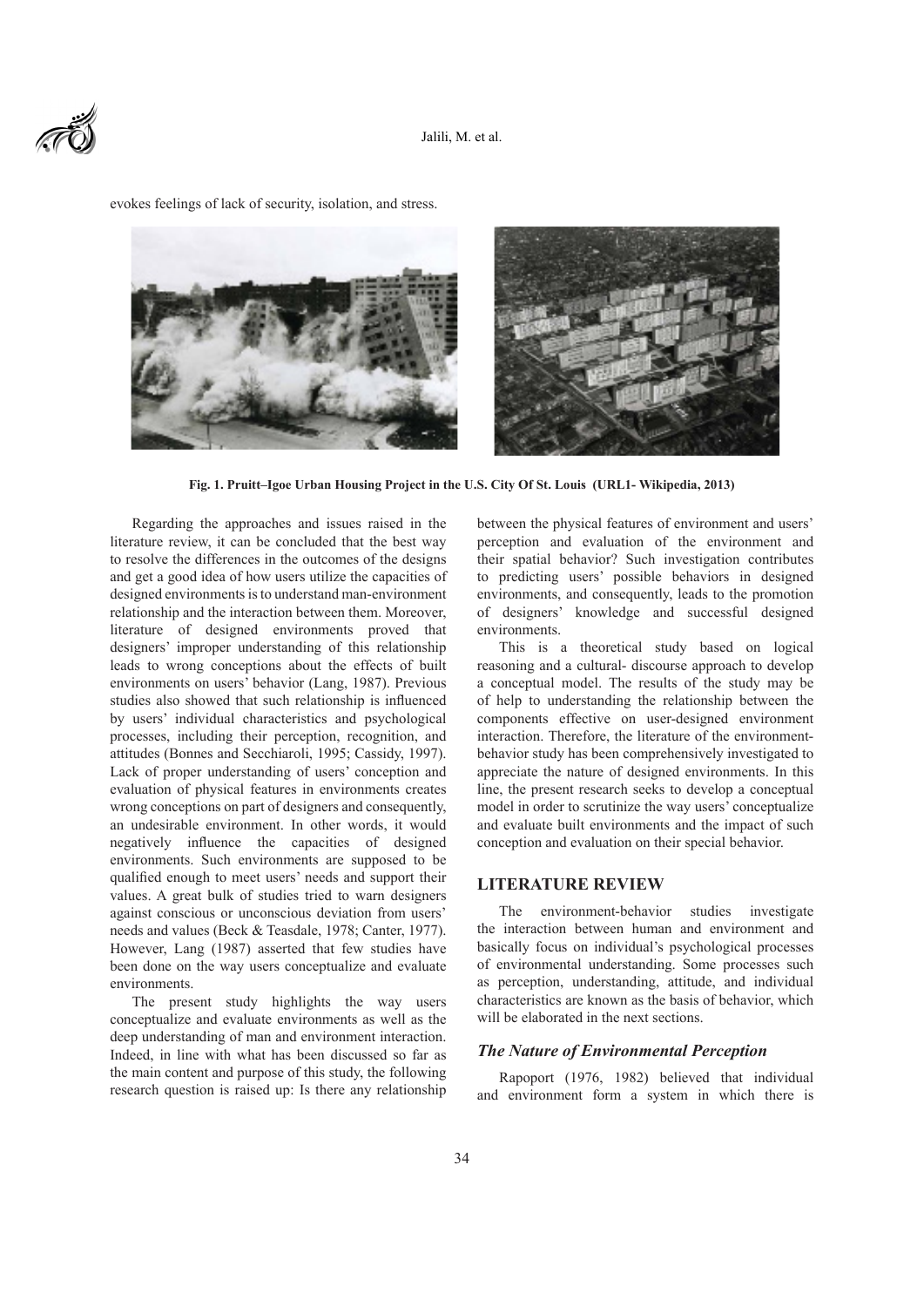

a mutual interaction between the environment and individual's behavior, which is determined by both physical environment and individual's perception and interpretation of the environment; the mutual interaction also influences individual's evaluation of the environment. In other words, environmental evaluation is based on an amalgamation of attitudes, environmental stimuli and individual's values. Environmental evaluation, in turn, affects users' perception of the environment, their activities, and reactions to external stimuli (Downs & Stea, 1973; Bonnes & Secchiaroli, 1995). Moreover, it was specifically claimed in the literature that three aspects of the structure of environmental perception, i.e. perception, understanding, and attitudes, as different steps of a process, must be examined in relation to each other rather than separately (Bonnes & Secchiaroli, 1995; Cassidy, 1997; Canter, 1977; Gifford, 2007). Studies done in the realm of Environmental Psychology on the differences between perception and understanding tend to expand upon this view. In a nutshell, users' perceptions of environment pave the way for developing their environmental attitudes and understanding. Such development in environmental understanding and attitudes creates some expectations which influence users' perceptions of the environment. The above-mentioned three psychological processes will be fully explained below.

### *The Process of Environmental Perception*

Ittelson (1970, 1973) and Ittelson et al. (1976) have done invaluable studies on the process of environmental perception. He stated that as people are surrounded by environments, they need to move in it so that they can create a clear perception of the environment and utilize it effectively. Movement in the environment makes people's perception of environment more explorative than a simple observation (Ittelson, 1970). Fisher (1976) believed that for a precise spatial orientation, perception may entail visual, tactile, kinetic, and aural aspects. Movements (sharp turns, changes in surfaces, gradients, stairs and etc.) contribute to the integration of different senses over time. As the movements start, more senses engage in the process of perception. Rapoport (1977) considered perception as the most fundamental communicative mechanism of both people and environment, a general and universal process influencing all man-environment interactions. He stated that "Perception is always related to activity. Hence, it is in association with meaning and motivation. This is also a multi dimensional process which is not exclusive to simply central areas in comparison with incorporating the whole environment" (p. 178).

As Ittelson (1976) mentioned, environmental

perception provides people with the basic knowledge about environment, which is necessary for adapting their behavior with the environment. Appleyard (1970, 1973, 1977) conducted a study on urban perception investigating the role of environmental perception in helping people navigate their way in urban environment. Appleyard pointed out that many aspects of urban environment are comprehensible simply due to their practical usage. Ittelson (1976) believed that in a cultural context people's familiarity with some specific forms is closely linked to their perception of that environment.

### *The Process of Environmental Understanding*

Environmental understanding is a process related to storing, organizing, reconstructing, and invoking mental images of environmental features which are not present in the immediate environment. Holahan (1982) considered the significant function of environmental understanding, special problem-solving and positioning capabilities, and finding physical and social resources to be necessary.

A great bulk of studies have indicated that people create mental image of their environment –referred to as environmental conception by Bornet (cited in Lang 1987) – which can be put together like a mental map (Lynch, 2006). Environmental conceptions are mental representations of realities created through direct and indirect experience, classification as well as combination of different environmental features. Many researchers claim that mental maps are simplified models reflecting spatial environment; they are also influenced by spatial behavior (Bonnes and Secchiaroli, 1995). As Gifford (2007) believed, environmental features embedded in such maps and their spatial variations are linked to the paradigms of spatial activities in the environment. According to some researchers, environmental conception or abstract perception of environment which we expect for our activities is the essential part of behavior planning (Bonnes and Secchiaroli, 1995). Kaplan (1973) and Downs and Stea (1973) are amongst those researchers emphasizing the importance of mental maps as a means of adapting human needs with features of built environment. It can be claimed that processing humans' basic information including recognition, prediction, evaluation, and action would become sustainable in light of environmental conception.

### *Environmental Attitudes*

Environmental Attitudes are desirable and undesirable feelings evoked in users toward some perceived environmental features or any other issues related to physical environment. Allport (cited in Bonnes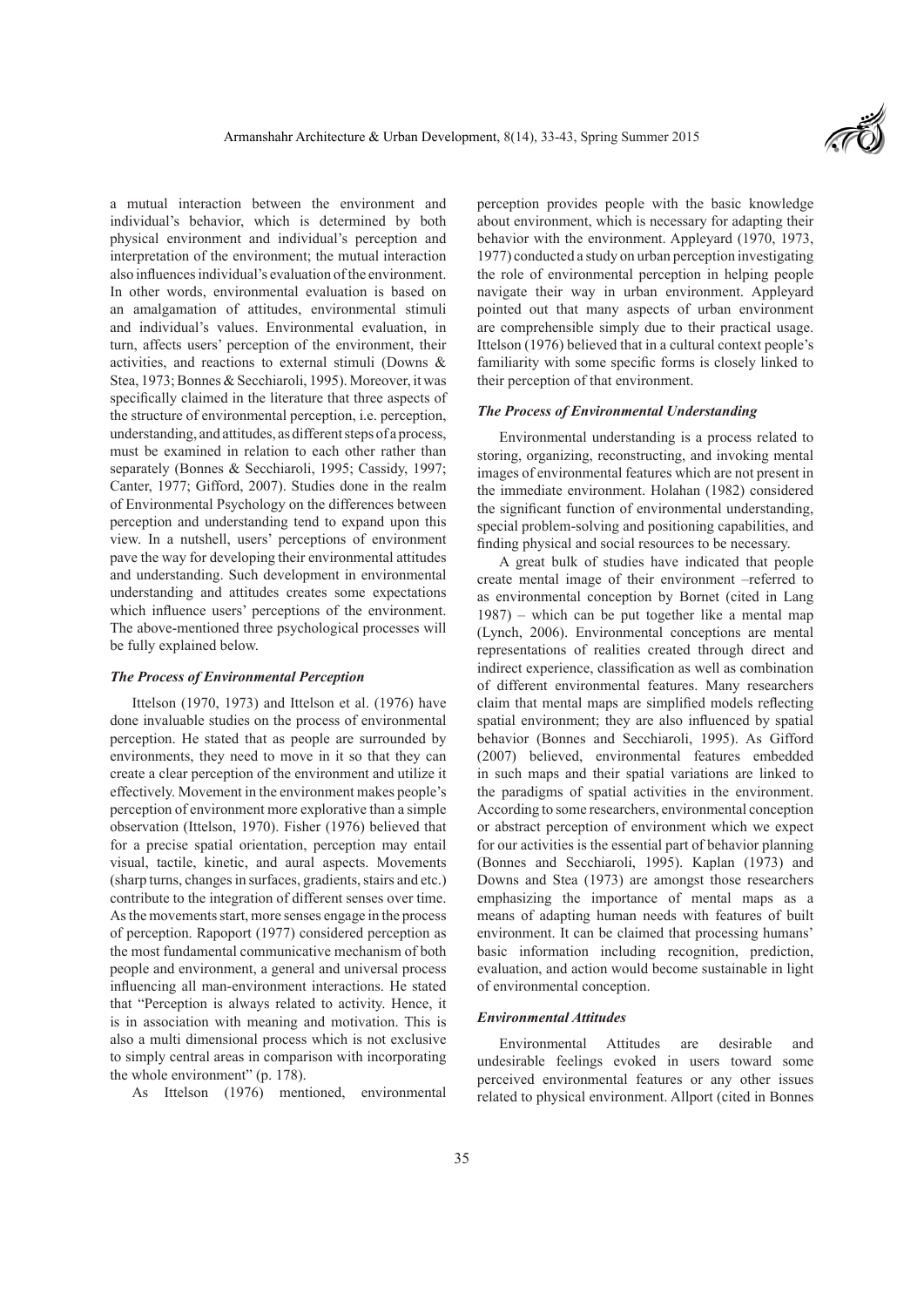

& Secchiaroli, 1995) defined attitudes as "a mental and neural state of readiness, organized through experience, exerting a directive or dynamic influence upon an individual's response to all objects and situations with which it is related". Jahoda and Warren (1966) stated that attitudes determine what one sees, what one hears, what one thinks about, and what one does.

Holahan (1982) pointed out that people's evaluative attitudes provoking an emotional reaction toward the quality of environment, are interpreted as their priorities and aesthetic motivations. Flachsbart and Peterson (1973) proved that people's priorities are under the influence of their sensitivity to what they were deprived of. Therefore, they tend to overestimate things they lack, which consequently influences their attitudes. Lang (1987) believed that motivations are closely linked to attitudes. He also asserted that attitude is a force guiding behaviors. Moreover, attitude exerts a great impact on some features such as personality, social class, values, culture and environment, perception processes, cognition, and spatial behavior. Such features not only affect individual's perception, but also have something to do with how people think of environment as well as the way they use it.



**Fig. 2. The Relationship between Mental Image, Attitudes, and Behavior**

# *Environmental Perception and Spatial Behavior*

Processes of users' evaluation of environment discussed in the previous sections indicate that spatial behavior is a response and function of users' direct perception and environmental conception formed during cognitive processes, motivations, and attitudes (Fig. 1). Accordingly, Lerup (1977) said that people take action in environment; he also emphasized that people recognize the environment, categorize and interpret it, and finally form their thoughts on how to control different situations.

As a matter of fact, environment can be regarded as a context for human activities, which may restrain or trigger users' behavior. However, it cannot determine their behavior (Canter, 1977; Rapaport, 1982; Lang, 1987). In this regard, Wohlwill (1973) highlighted the importance of environment with an emphasis on built environment; the reason behind his emphasis is not only people's behavior and well-being which are influenced by built environments but also the environments being influenced by people's behavior and attitudes. Indeed, behavior and environment form a mutually interactive system.



**Fig. 3. Dynamic Model of the Relationship Between Motivation, Attitudes, and Behavior (Motalebi, 2001, p. 62)**

 Accepting Wohlwill' viewpoint, it can be concluded that if spatial behavior is observable, it can be regarded as user's active response to perceived needs. Proshansky et al. (1970) expands in regard to this conclusion that all behavioral-physical, social, cultural components are defined through their mutual relationship, i.e. a change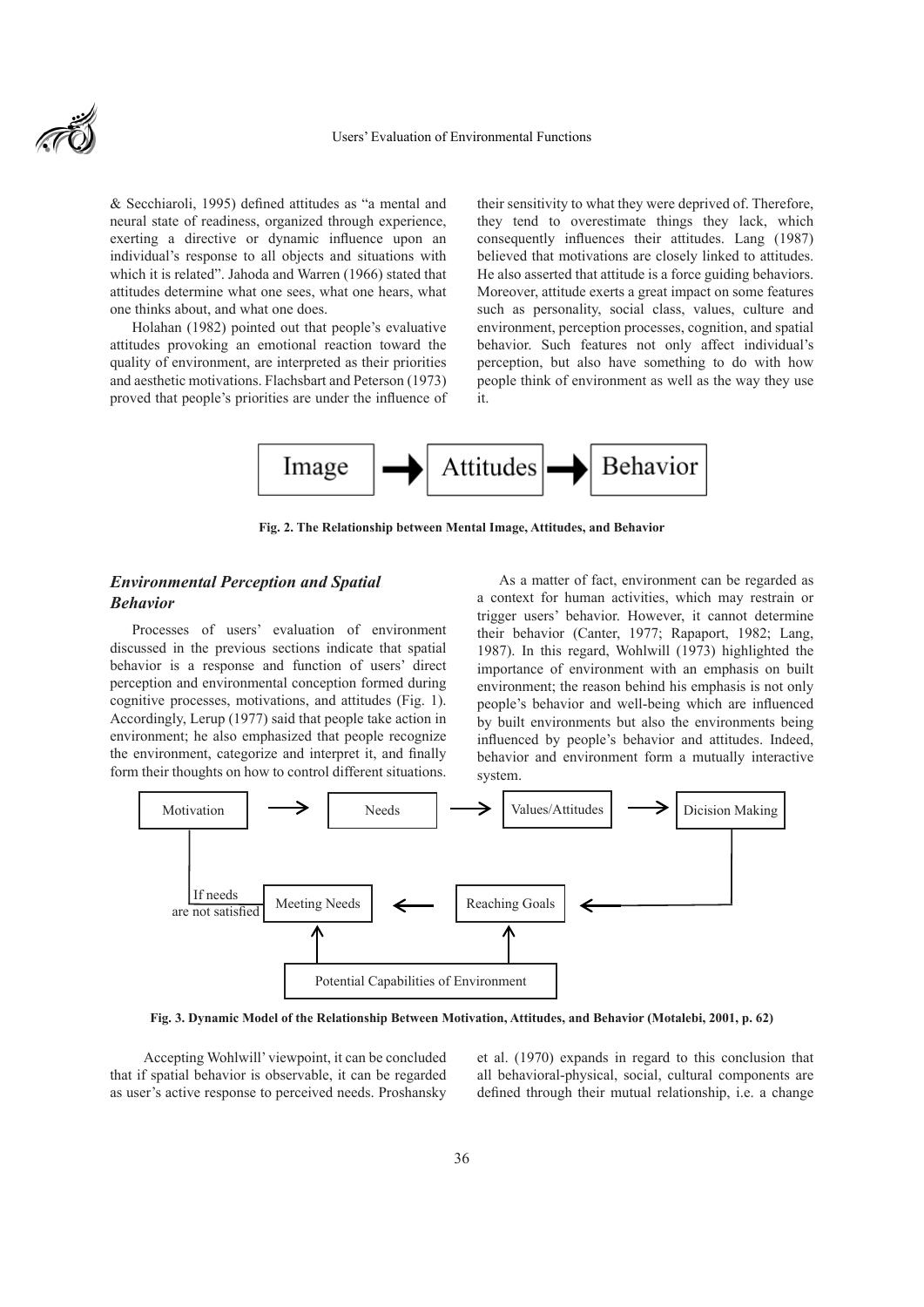

in one component not only affects the other ones but also it would be affected by them, too. Therefore, it can be concluded that environmental changes influence behavior, consequences of which depend on the way people interpret such changes and the importance they attribute to them.

# *Behavioral Adaptation and Environmental Adjustment*

During the recent decades, environment-behavior studies have sought to show that users try to adapt environment with their own needs, that is to say, they try to change the environment to fulfill their needs. It has been claimed in the literature that when a physical context prevents the related activities of reaching goals and does not support that, or when it fails to provide users' expectations, they resort to a vast range of activities to adapt the environment with their activities (Bell et al., 2005). Proshansky and his colleagues (1970) are one of those researchers believing if users have a high motivation for reaching their goals, they adapt their behavior with environmental features or change the environment to meet their needs. In other words, changing the physical context or the type of their relationship with this context and adapting their activities with environment, users try to organize their position in the environment.

Wohlwill (1971) considers adaptation and adjustment as strategies of behavioral reaction in environment. He distinguishes between these two concepts, i.e. he considers adaptation as an inactive reaction to environmental pressures or stimuli, in which users correct their behavior to adapt it with environment. As for adjustment, Wohlwill (1971) defines it as a reaction to create an environment more compatible with users' needs, which may lead to some changes in the environment or its correction. However, Wohlwill's (1971) comparative model does not indicate that people have always succeeded in ameliorating the undesirable adverse effect of environmentally mental pressures.

Bell et al. (2005) believed that mental pressure can be considered as a process in which environmental demands or threats converts into mental reactions. The difference between demands or threats of physical environment and the ability of an individual to respond to such demands and threats can be so huge that even the greatest environmental adjustments fail to eliminate the undesirable social consequences of mental pressure. Therefore, as evidences show, if neither behavioral adaptations nor environmental adjustments are possible, a stressful situation would be created. In such condition, according to the field studies, users would rebel against the stressful situation, showing their disagreement with environmental imposition. This condition was observed in Pruitt–Igoe urban housing project in the U.S. city of St. Louis, Killingworth residential complex in England, and the other similar housing projects in all over the world. In most of the cases, residents refused to adapt their behavior with environment and finally exhibited a destructive balancing behavior or simply left the environment. Although environment pressure is a mental process, reactions to mental pressure include mental, behavioral, and physiological changes most of which are firstly related to adjustment processes (Bell et al., 2005). Tolerating mental pressure of environment has great effects on the way people use the environment; it also leads to a limited social interaction among users.



**Fig. 4. Yamasaki's Sketch Depicting His Idea on Designing the Corridors of Pruitt–Igoe Urban Housing Project (Left) and Picture of the Same Corridors before Destruction (Right). (URL1- Wikipedia, 2013).**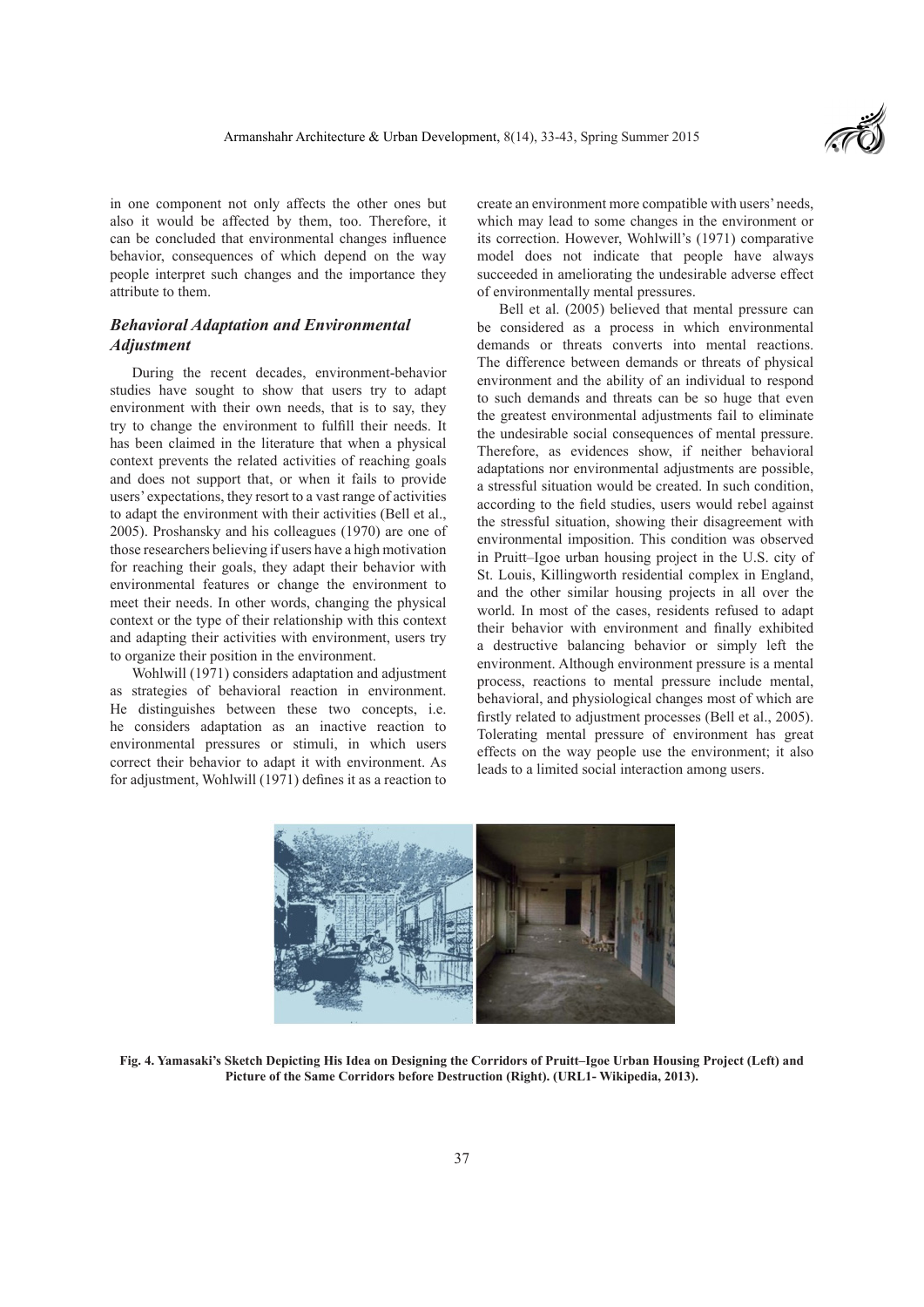

It can be concluded that the main concepts of environmental compliance is reflected in both physical changes of environment and correction of users' spatial behavior. Hence, two variables of spatial features of environment, i. e. "flexibility" and "adaptability" are of high significance. It seems that the extent to which an environment can welcome the physical changes in behavioral patterns is dependent on two factors, that is, the level of its flexibility to support such changes and the level of its adaptability to create different behavioral patterns.

#### *Environmental Flexibility and Physical Changes*

 Flexibility of environment refers to its capacity and readiness to welcome users' effects (Turan, 1973). Therefore, the more an environment is responsive to changes, the higher flexibility it will enjoy. In his book entitled "The Death and Life of Great American Cities", Jacobs (1961) stated that cities which could survive and become sustainable are those physical design of which has been efficiently corrected through basic changes in activity patterns.

Changes created by users in built environments aims at changing the environment capability. Lang (2004) said that people needs change over time; thus, they continue to change physical environment so as to make changes in its capabilities. For instance, Gehl (2011) emphasized that a built environment is not a goal by itself, rather it is a tool made to be used. Therefore, although designing an environment would be interesting and creative, designers should always bear it in mind that they must provide different users with opportunities to try different options to create an environment compatible with their needs. Hence, it can be concluded that individual correction of physical environment could be an indicative of the positive interaction between individual and environment. Indeed, such interaction is an attempt made by users to make the environment more responsive to their special customs and life style. Sommer (1974) and Lynch (1960) are amongst those researchers believing that designers are to create a loose fit between form and function to enable users to try different options for creating an environment well-matched with their needs.

#### *Environmental Adaptability and Behavioral Adaptation*

An adaptable design is one which supports common behavioral patterns during different time periods, needless of making physical changes. Holahan (1982) asserted that during the process of environmental adaptability, users develop different strategies of behavioral adaptation to convert the adverse potential effects of undesirable

environment into more efficient human potentials (Bell et al., 2005). In fact, compatibility is a process through which users adaptively fit the physical context of their environment with their life style.

Failure in adaptability with environment is a crucial factor influencing attitude features. Holahan (1982) showed the negative consequences of poor behavioral adaptation during the analysis of adaptation processes. Altman (1985) stated that the main question is not "whether human is able to adapt himself with turbulent situation of environment", rather "what is the mental and physical consequences of such undesirable adaptation in long-term?". For instance, sustainability of some places may necessitate that people limit their interpersonal openness and sensitivity to cope with and adapt them to real constrain. For example, individual security in a disorganized and turbulent neighborhood may force residents to limit their social interactions and participate less in social issues.

In the present study, the process of environmental adaptability has been stressed in that users' evaluation of the effects of adaptive behaviors in relation to environmental functions is necessary for assessing the relationship between environmental features and the type of users' behavior. In other words, the extent to which the environment impacts on users' behavior should be taken into account. Moreover, understanding how users do behavioral adaptive and non-adaptive activities could contribute to perceiving the nature of spatial behavior and determining the extent of man-environment interaction.

## *Man-Environment Interaction: Activities and Behavioral Bases*

Instead of examining the origin of structural shapes and forms, it is better to investigate their effects on users' behavior. In this regard, based on the studies mentioned in the related literature, the following general hypotheses are suggested and confirmed: 1) an individual's behavior is a function of his motivation, capabilities, and mental images. 2) Users may adapt their behavior with environment or adapt the environment with their own needs to provide a desirable functional and behavioral condition. Base on the above-mentioned hypotheses, the present study focuses on man-environment interaction. As Lerup (1977) mentioned, such interaction leads to "Uniqueness of Place". He also believed that usage of environment is the cause of man-environment relationship.

Generally, it has been confirmed in the related literature that the concept of behavior is multidimensional and often deals with individuals' various activities,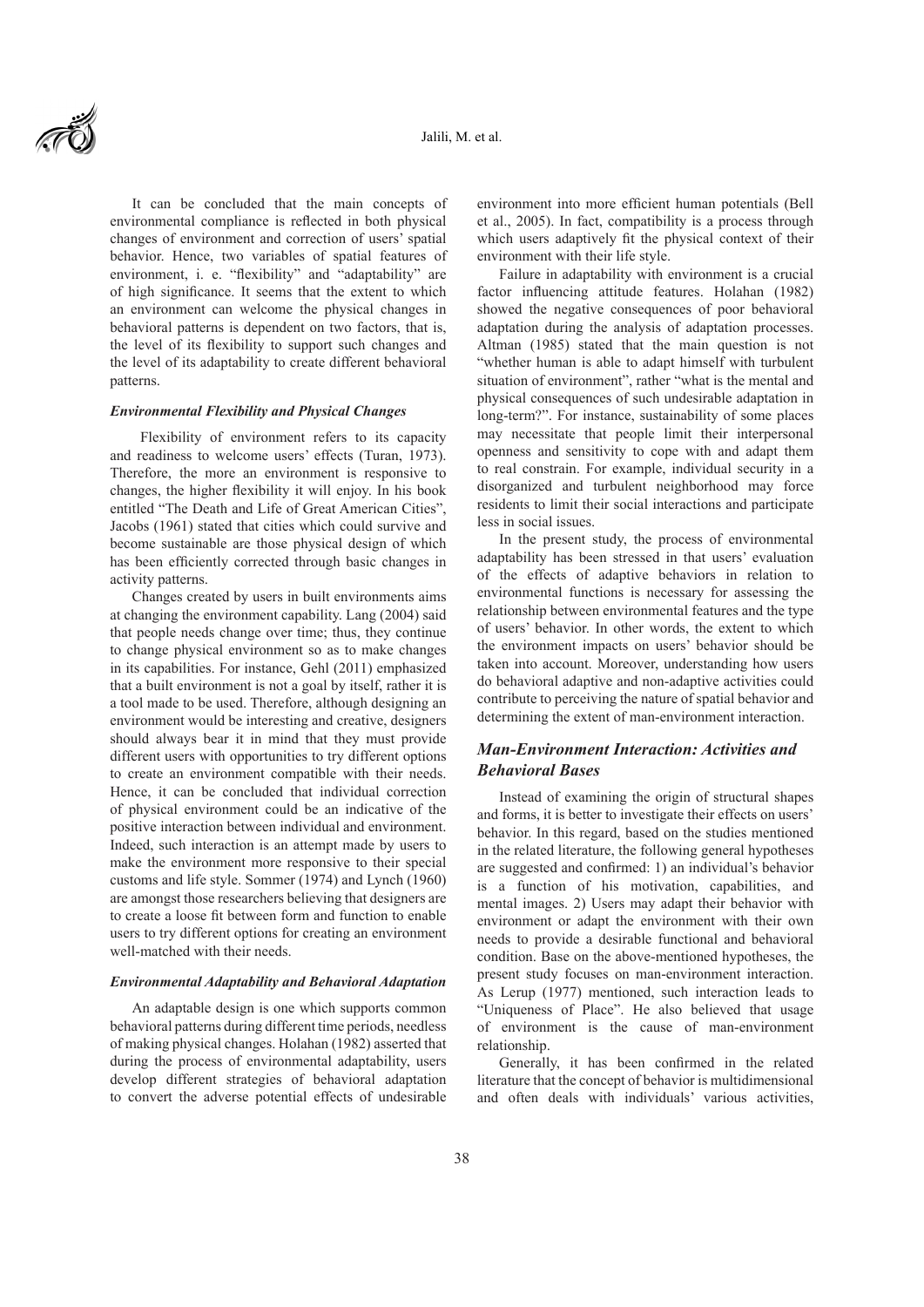expectations, and experiences. Behaviors and activities would have a crucial role in understanding built environment as a system. Studies of activities would contribute to understanding people's life style and interaction with environment. It is believed that one of the main goals of environment design is to create designs which support users' activity patterns to meet their needs and expectations (Lang and Moleski, 2010). Lynch and Hack (1984) pointed out that physical context must be designed to fit the specific activities which are in line with men's needs. Maslow (1943, cited in Lang, 2004) enumerated human needs as shelter, security, attachment, respect, self-actualization, and cognitive and aesthetic satisfaction.

 According to Rapaport (1982), usage of physical context depends on the extent of their adaptability with users' needs as well as specific and complementary activities which have been limited in the other environments. Also, Appleyard (1977) added that when people are involved in different activities, they have environmental needs and therefore try to maintain the environmental values. These needs and values necessitate specific qualities of environment, especially the ones important for environmental perception or those which fit the conceptions of environment. Therefore, the concepts which seem to be closer to the purposes of environmental design and provide a framework for design and environmental analysis on the basis of human needs are amongst those mentioned in Barker's analysis and activity systems of place-behavior (Lang, 1987).

A behavioral context or a behavioral sitting spatially refers to an ongoing behavioral pattern that repeats in regular intervals in a finite position, in which space and behavior can be regarded as a whole. Every large environment can be divided into array of spatial and temporal units; also they can be identified and separated easily using some specific processes. Therefore, the quality of human actions and interactions could be described on the basis of behavioral sitting which feature sustainable pattern of purposeful human behavior and interacts with a special physical context. Activities are somewhat selfregulating in a behavioral sitting. Activities also adapt themselves with environment and meanwhile change the environment to preserve themselves (Wicker, 1979).

According to Barker's (cited in Lang, 1987) definition of behavioral sitting, it is a consistent composition of activity and place incorporating an ongoing activity, specific design of environment, consistent relationship between activity and environment, and a specific time period. That is to say, a similar physical context may be something more than a behavioral context, providing

different behavioral patterns occur in different times in the environment.

# **THEORETICAL FRAMEWORK: DEVELOPING A CONCEPTUAL MODEL**

Sketching conceptual models in the realm of environment-behavior studies aims to reach two main goals as follows:

•To show how various variables such as people, their activities, emotions, as well as environmental contexts are linked to each other.

•The proposed models could be used as an integrated framework for gathering and analyzing data systematically in experimental studies.

In the literature of environmental psychology, several conceptual models were proposed for examining the effects of physical environment and physical context of places on users' perception and behavior (Marans & Spreckelmeyer, 1981; Holahan, 1982; Marans & Rdgers, 1975; Gustafson, 2001; Bell et al., 2005; Gifford, 2007). Despite the existing differences, these conceptual models either directly or indirectly link the physical features of environment to users' environmental perception and evaluations. They also show the relationship between the effect of environment on users' behavior, satisfaction, and well-being as well. One of these recognized models is that of Bandura, which has been sketched using interaction approach; it is also in contrast to the traditional model of environment-behavior (cited in Bell et al., 2005). Traditional models propose that each environmental and personal elements separately affect behavior. However, Bandura's model shows the simultaneous interplay between environmental, personal, and behavioral components (Fig. 5).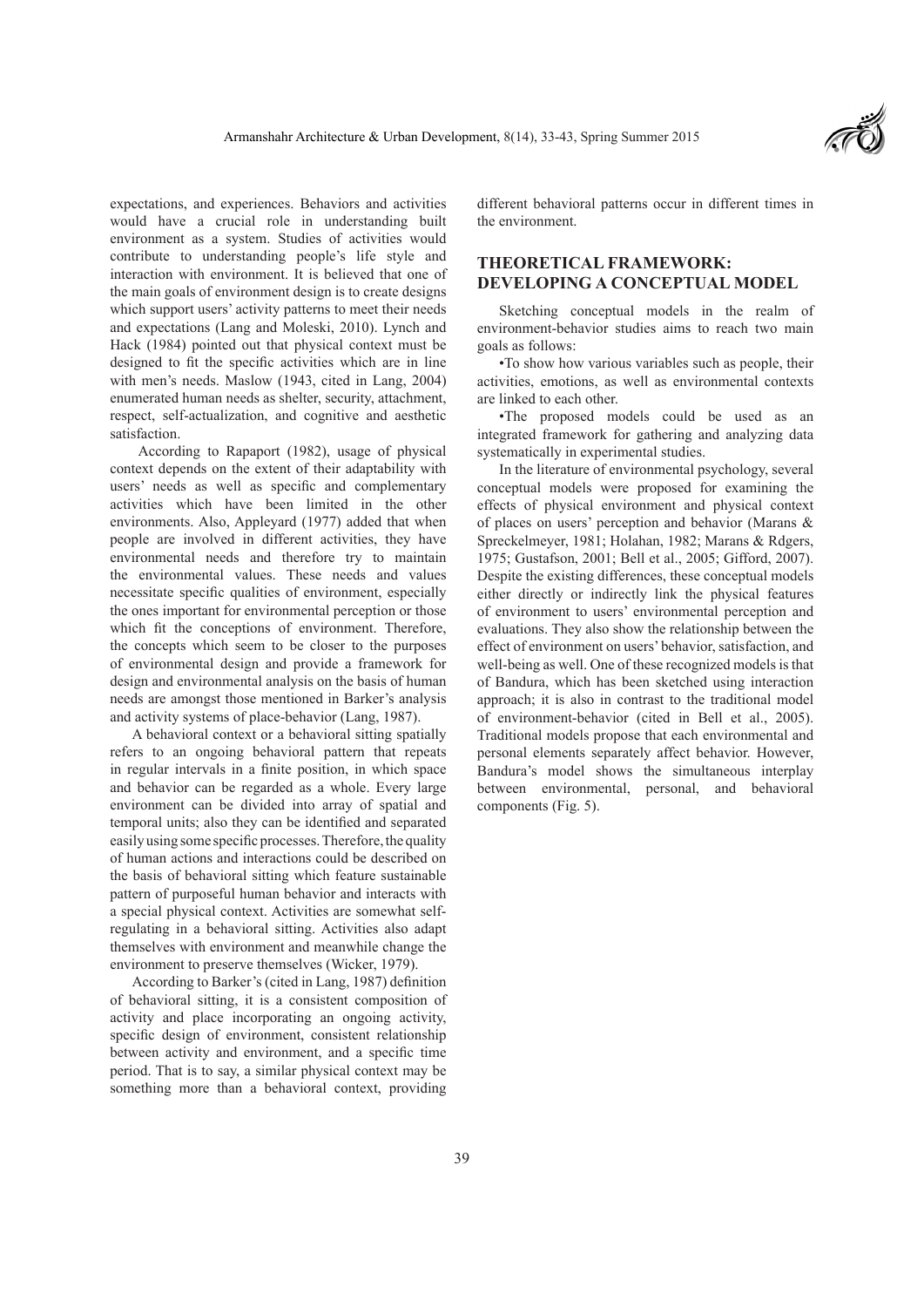Users' Evaluation of Environmental Functions



**Fig . 5. Bandura's Model of Mutual Interaction (Bell et al., 2005)**

Base on Bandura's Model and its development through the outcomes obtained in review of the related literature, a new model can be proposed. Fig. 4 depicts the proposed model of the present study, in which user's expressed satisfaction is related to his evaluation of physical features of built environment. Therefore, it depends on environmental perception, as well as all the standards and criteria by which the environment has been judged. In this proposed model, individual characteristics were considered as influencing users' perception and evaluation of environmental features. This model shows the way environmental features or condition were linked to the experience of its residents. Furthermore, it indicates that people's emotion toward built environment is linked to their evaluation of numerous environmental features existing in the context. Also, users' spatial behavior may be directly influenced by their sense of satisfaction with the environment.

The significance of the proposed model is to determine the needs to real evaluations of physical environment. The model shows that users' perception and evaluation of environment is related to the level of mental, social, and well-being effects such environments have on users. This can be categorized as behavioral evaluation. As the model suggests, environmental evaluation is done through objective measures of functional and behavioral elements. Accordingly, functional elements of environment are those directly influencing (supporting or preventing) the activities within the environment; such elements should pave the way for organizing manenvironment relationship and meet all the needs of this process, both qualitatively and quantitatively. Behavioral elements linking users' activities and satisfaction with physical environment deal with their perception and mental needs as well as the interaction between these factors and environment facilities.

The conceptual model of the present study seeks to investigate the functional elements influencing user's behavior in environment. As it was mentioned in the review of the related literature, this issue depends on the interaction between environment, users' activities, and the behavioral elements influencing the mental and social aspects of users' satisfaction and well-being. However, given that spatial behavior can impact on physical environment and consequently on its features (through utilizing spaces, adaptation, and regulation), it can be concluded that the need to establish a link between behavioral outcomes and environmental features is inevitable and it must be done explicitly; this confirms the relationship between environment and behavior (Bandura's Model, Fig. 5.).



**Fig. 6. The Proposed Model for Perception and Evaluation of Designed Environments**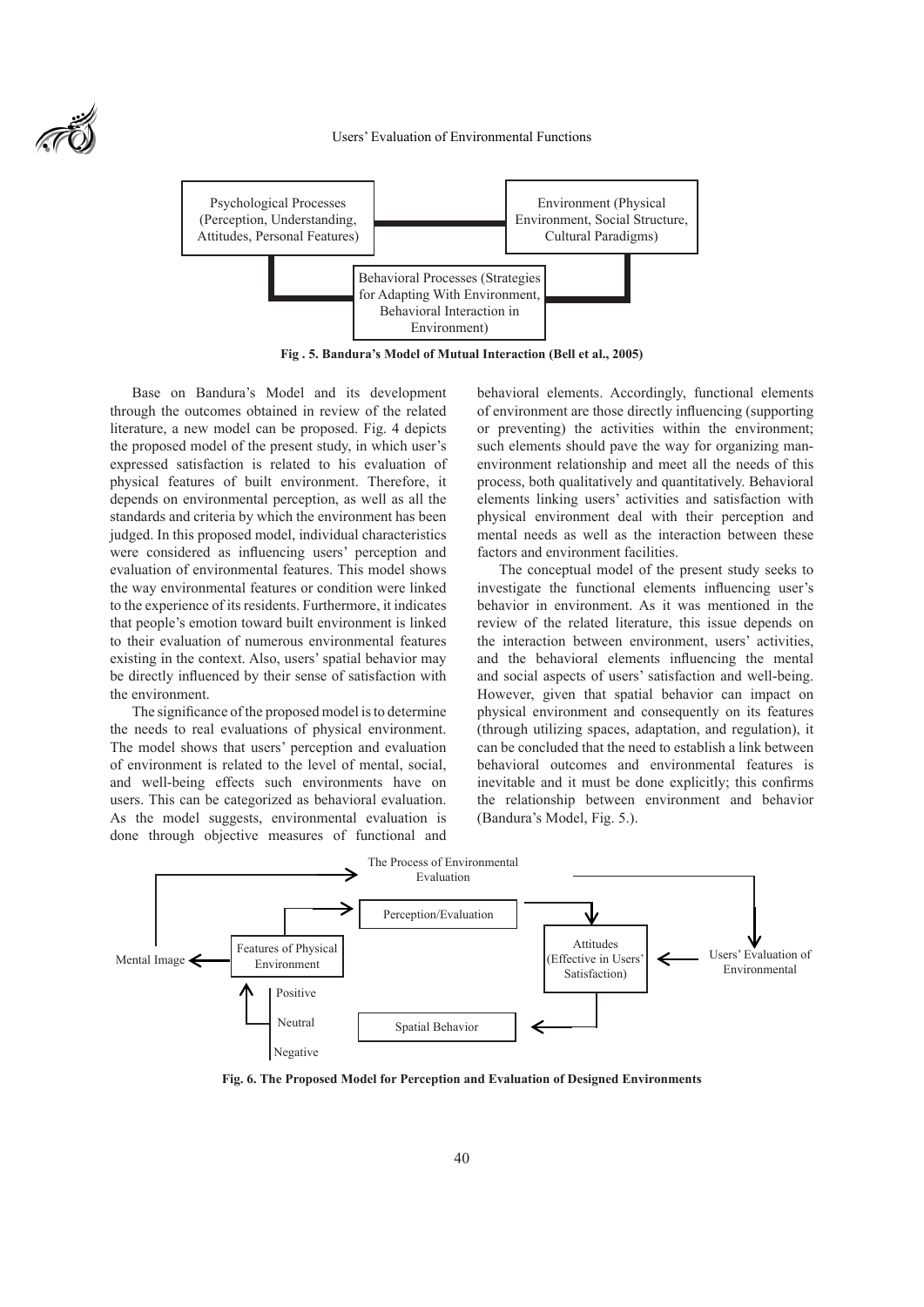

The main difference between the model proposed in the present study and the other models existing in the literature of Environmental Psychology is the emphasis on evaluation as a dynamic and iterative behavioral process. Furthermore, the model suggests that environmental satisfaction is one of the factors reflecting users' attitudes toward the environment, which is expressed though behavior. Therefore, behavior was regarded as a physical response to user's attitude toward and satisfaction with environment. That is to say, behavior can be considered as an observable index of user's perception and evaluation of environment.

### **CONCLUSION**

 The present study aimed at scrutinizing users' perception and evaluation of environmental functions. In the light of the theoretical framework of the study, users have active roles in environment. In other words, users and environments have been considered as integrated factors forming and affecting each other. As it was mentioned earlier, systematic examination of different aspects of spatial behavior entails many rules and it can be claimed that users resort to different policies to adapt themselves with environment. The present paper highlighted the concepts such as environmental adaptability and flexibility as well as the way users adjust environment to their own needs, goals and values.

Given the conceptual model of the present study, users' satisfaction can be considered as a yardstick for responding to what is called acceptable environmental quality. The advantages of this yardstick are clearly beyond including economic and social standards or even the other standards in environmental evaluation. Therefore, it seems rational to come to the conclusion that the higher the number of users satisfied with environment quality is, the more successful the environment will be. This is in line with Gifford's (2007) findings that users' satisfaction with built environment is an important criterion for evaluating and assessing the quality of environment.

Although the issue of satisfaction has been increasingly used in Environmental Studies as the basic criterion for environmental quality, the present study comprehensively and theoretically investigated the authenticity of this criterion for evaluating the quality of environmental functions. Needless to say, users' responses may be biased or there might be subtle differences in their perception which would lead to incorrect responses in the process of environmental evaluation. Therefore, individuals' psychological characteristics as factors affecting their perception and evaluation must be taken into account. Thus, it seems that the main issue to be discussed is the question "Which criterion is the best for determining valid evaluation indexes of users' environmental satisfaction?"

 According to the proposed model of the present study, spatial behavior can be considered as a basic criterion of satisfaction and environmental evaluation. Complexity of spatial behavior as an objective response to environmental stimuli includes a great deal of information which can be used in environmental evaluation.

All in all, it can be concluded that activity patterns are of two features: First, users' psychological characteristics which are often taken into account in terms of social, economic, and demographic specifications and have deep effects on the structure of behavioral patterns and second, capabilities and physical features of environment which influence users' spatial behavior.

As it was shown in the proposed model, spatial behavior and physical features of environment could be closely linked to each other. Based on the results of the review of literature, users' emotion and perception of built environment impacts on the way they use the environments. On the other hand, the usage of built environment (and the level of users' expressed satisfaction) influences their evaluation of the environment. Thus, in this model evaluation of users' attitudes toward their level of satisfaction with physical features of environment is regarded as the criterion of assessing environmental functions. It is well worth mentioning that validity of the proposed model needs to be tested through conducting separate experimental researches.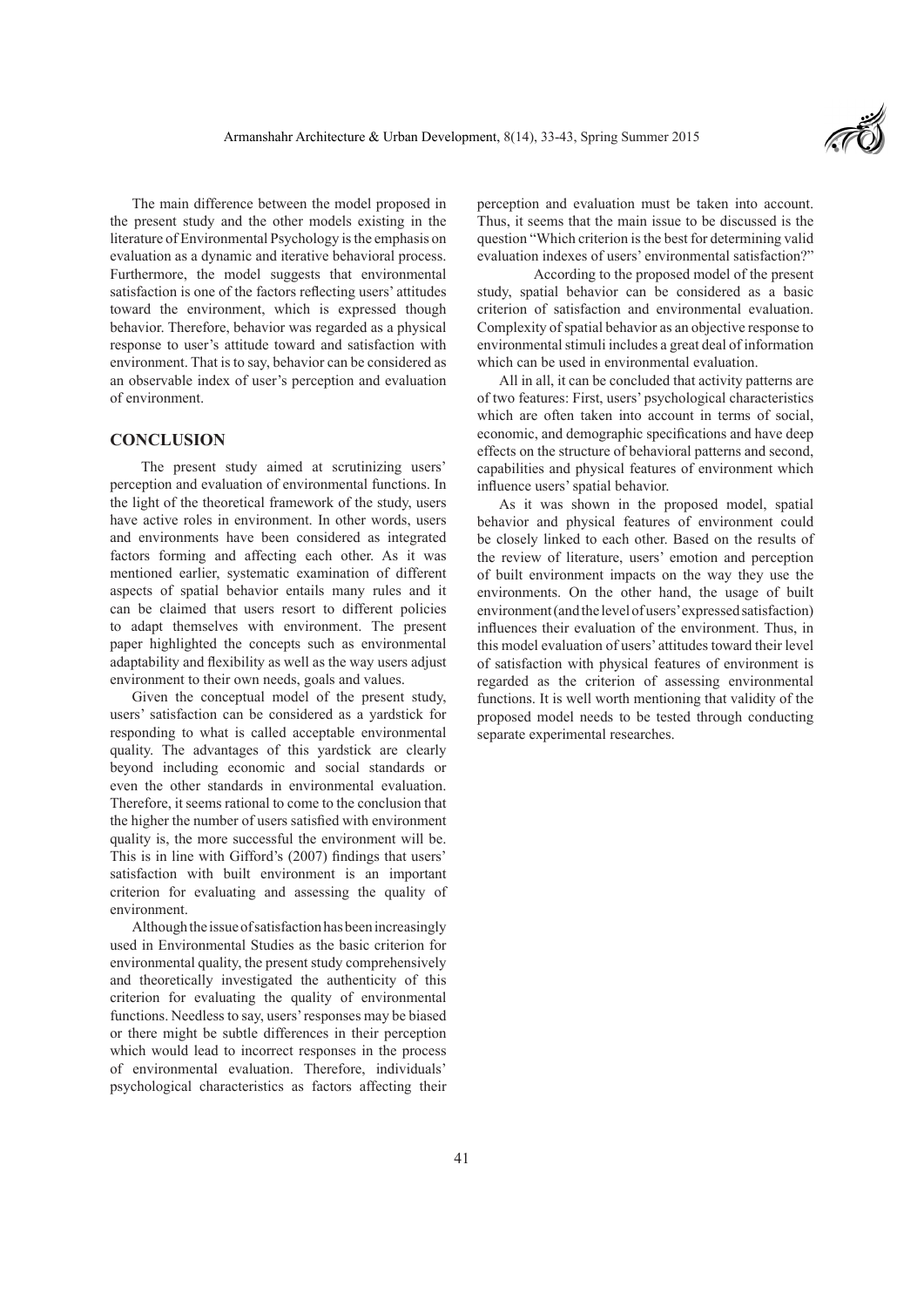

### **REFERENCES**

Altman, I. (1975). *The Environment and Social Behavior: Privacy, Personal Space, Territory, and Crowding.*

Appleyard, D. (1970). Notes on Urban Perception and Knowledge, (J. Archea and C. Eastman, eds.), *Proceedings of the second annual Environmental Design Research Association Conference.* Pittsburgh.

Appleyard, D. (1973). Professional Priorities for Environmental Psychology (R. Kuller, ed.), *Architectural Psychology - Proceeding of the Lund Conference.*  Stroudsburg, Dowden, Hutchinson and Ross.

Appleyard, D. (1 977). *Planning a Pluralistic City: Conflicting Realities in Ciudad Guayana.* Cambridge (Mass), M.I.T. Press.

Beck, FL, Rowan, R., Teasale, P. (1974). The Evaluation of Family Satisfaction with the Design of the Stacked (Maisonette, In D.H.Carson, ed.), *Man-Environment Interactions: Evaluations and Applications.*  Proceeding of EDRA, 5, Vol. II, 29-45.

Bell, P. A., Greene, T. C., Fisher, J. D., & Baum, A. (2005). *Environmental Psychology*. 5th edition. England: Psychology Press.

Bonnes, M. and Secchiaroli, G. (1995). *Environmental Psychology: A Psycho-social Introduction.* London: Sage Publications.

Canter, D. (1977). *The Psychology of Place.* London, the Architectural Press Ltd.

Cassidy, T. (1997). *Environmental Psychology: Behaviour and Experience in Context.* England: Psychology Press.

Downs, R.M. and Stea, D. (1973). *Cognitive Maps and Spatial Behaviour: Process and Products,* (R.M. Downs and D.Stea, ed.)*, Image and Environment: Cognitive Mapping and Spatial Behavior.* Chicago, Aldine.

Fisher, C.S. (1976). *The Urban Experience*. New York: Harcourt Brace Jovanovich.

Flachsbart, P.G., Peterson, G.L. (1973). Dynamics of Preferences for Visual Attributes of Housing Environments, (W. Preiser, ed.), *Environmental Design Research.* Stroudsburg, Dowden, Hutchingson and Ross, Inc., Vol. I, 98-i 06.

Gehl, J. (2011). *Life between Buildings: Using Public Space*. Island Press.

Gifford, R. (2007). *Environmental Psychology: Principles and Practice.* 4th edition, Optimal Books.

Gustafson, P. (2001). Meaning of Place: Every Day Experience and Theoretical Conceptualization, *Journal of Environmental Psychology*, 21, 5-16.

Holahan, C.J. (1982). *Environmental Psychology. New York:* Random House.

Ittelson, W.H. (1973). Environmental Perception and Contemporary Perceptual Theory, (W.H. Ittelson, ed.), *Environment and Cognition.* New York: Seminar Press, 119.

Ittelson, W.H., Frank, K. & O'Hanlon, T. (1976). The Nature of Environmental Experience, (S.Wapner, S.D. Cohen and L. Kaplan, eds.), *Experiencing the Environment.* New York, Plenum, 187-206.

Ittelson, W.H., Rivlin, L. & Proshansky, H. (1970). The Uses of Behavioural Maps in Environmental Psychology, (H. PROSHANSKY et al., ed.), *Environmental Psychology: Man and His Physical Setting.* New York, Holt, Rinehart and Winston, 658-668.

Jacobs, J. (1961). *The Death and Life of Great American Cities.* Vintage.

Jahoda, M. and Warren, M. (1966). *Attitudes, Selected Readings.* Baltimore, Maryland, Penguin Books.

Kaplan, S. (1973). Cognitive Maps, Human Needs and the Designed Environment, (W. Preiser, ed.), *Environmental Design Research.* Stroudsburg, Dowden, Hutchinson and Ross, 275-283.

Lang, J. (1987). Creating Architectural Theory. *The Role of the Behavioral Sciences in the Environmental Designs, Von Nostrand Reinhold Company,* New York.

Lang, J., Burnette, C., Moleski, W. and Vachon, D. (eds.) (1974). *Designing for Human Behaviour: Architecture and the Behavioural Sciences.* Stroudsburg, Dowden, Hutchinson and Ross.

Lang, J. & Moleski, W. (2010). *Functionalism Revisited: Architectural Theory and Practice and the Behavioral Sciences.* Farnham: Ashgate Publishing.

Lerup, L. (1977). *Building the Unfinished: Architecture and Human Action.* Beverly Hills, Calif., Sage Publications.

Lynch, K. (1960). *The Image of the City*. (Vol. 11). MIT press.

Lynch, K. and Hack, G. (1984). *Site Planning.*  Cambridge, Mass: MIT Press.

Marans, R. and Rodgers, W. (1975). Toward an Understanding of Community Satisfaction, (A. Hawley and V. Rock, eds.), *Metropolitan American in Contemporary Perspectives.* New York: Halsted Press.

Marans, R., Spreckelmeyer, K. (1981). *Evaluating Built Environments: A Behavioural Approach*. Michigan: Ann Arbor.

Michelson, W. (1968). Most People Don't Want What Architects Want. *Trans-Action*, July August, 37-43.

Motalebi, Gh. (2001). Environmental Psychology Is A New Knowledge in the Service of Architecture and Urban Design. *HONAR-HA-YE-ZIBA*, 10(2), 52-67.